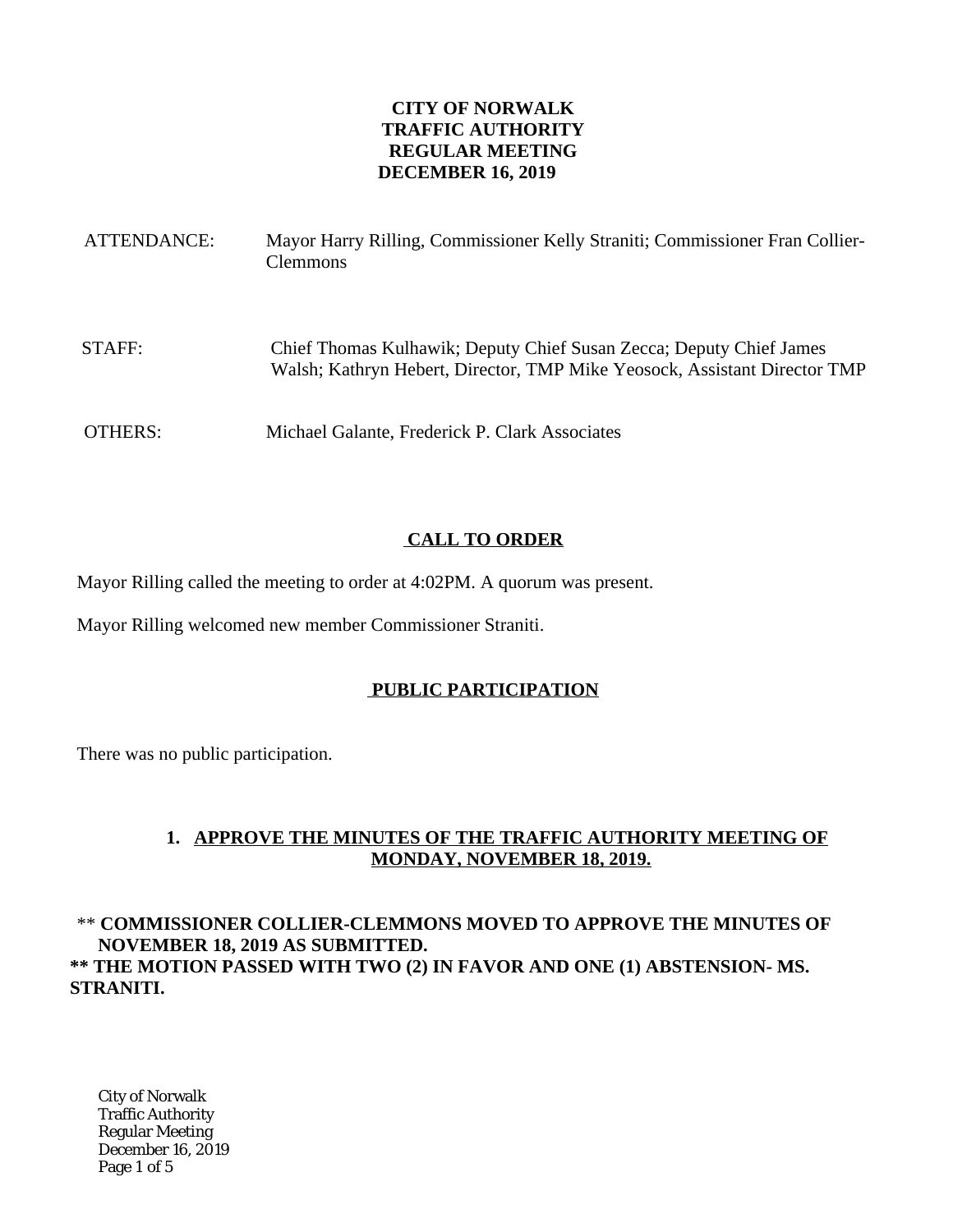## **2. APPROVE THE INSTALLATION OF SHORT TERM (30 MINUTES OR LESS) PARKING IN THE WALL STREET AREA AS SHOWN ON THE PROPOSED PLAN. EXACT PARKING TIMES TO BE DETERMINED BY THE NORWALK PARKING AUTHORITY.**

Ms. Hebert said that the Parking Authority has received many requests to consider short term options for customers in the Wall Street area. In response they had called over 40 businesses in the area and are proposing 24 short term parking spaces that will be strategically located throughout the Wall Street district. If approved this evening the Parking Authority will have a discussion at their meeting on Wednesday, December 18<sup>th</sup> related to the timing of the short term parking as to whether it should be 15 or 30 minute parking, and if approved by the Traffic Authority and the Parking Authority it will be implemented in January. Mayor Rilling asked why the Parking Authority has not yet decided whether they will approve 15 or 30 minute parking because that would have been helpful for the Traffic Authority to know. Ms. Hebert said that the TMP team is proposing 15 minutes in most of locations based on talks with the businesses in the area but the Parking Authority wanted to have the ability to approve the timing at their meeting on December 18<sup>th</sup>. She presented the areas that staff is proposing to be 15 minute and 30 minute parking.

## **\*\* COMMISSIONER COLLIER-CLEMMONS MOVED TO APPROVE THE INSTALLATION OF SHORT TERM PARKING ON WALL AND MAIN STREET AS SHOWN ON THE PROPOSED PLAN FOR 15 AND 30 MINUTE PARKING AS PRESENTED \*\* THE MOTION PASSED UNANIMOUSLY.**

## **3. APPROVE THE INSTALLATION OF 4 PARKING SPACES ON MAIN STREET AT FREESE PARK.**

Ms. Hebert said that the TMP is proposing an additional four parking spaces on Main Street adjacent to Freese Park. She said this will not just add parking capacity to the street but it will also slow the traffic down. Mayor Rilling asked if the parking spaces will be paid parking. Ms. Hebert said "yes". Mayor Rilling asked where the kiosk will be located to pay for parking. Ms. Hebert said on the onset the Parking Authority will most likely recommend Pay by Cell and that a pay station will be ordered but the location has not yet been determined. Commissioner Collier-Clemmons said with all of the parking that has been removed throughout the city it is good to provide additional parking spaces somewhere.

## **\*\* COMMISSIONER COLLIER-CLEMMONS MOVED TO APPROVE THE INSTALLATION OF 4 PARKING SPACES ON MAIN STREET AT FREESE PARK. \*\* THE MOTION PASSED UNANIMOUSLY.**

#### **4. APPROVE THE INSTALLATION OF A CROSSWALK WITH AN RRFB ON WILLIAM STREET AT THE REAR ENTERANCE TO NATHAN HALE SCHOOL.**

City of Norwalk Traffic Authority Regular Meeting December 16, 2019 Page 2 of 5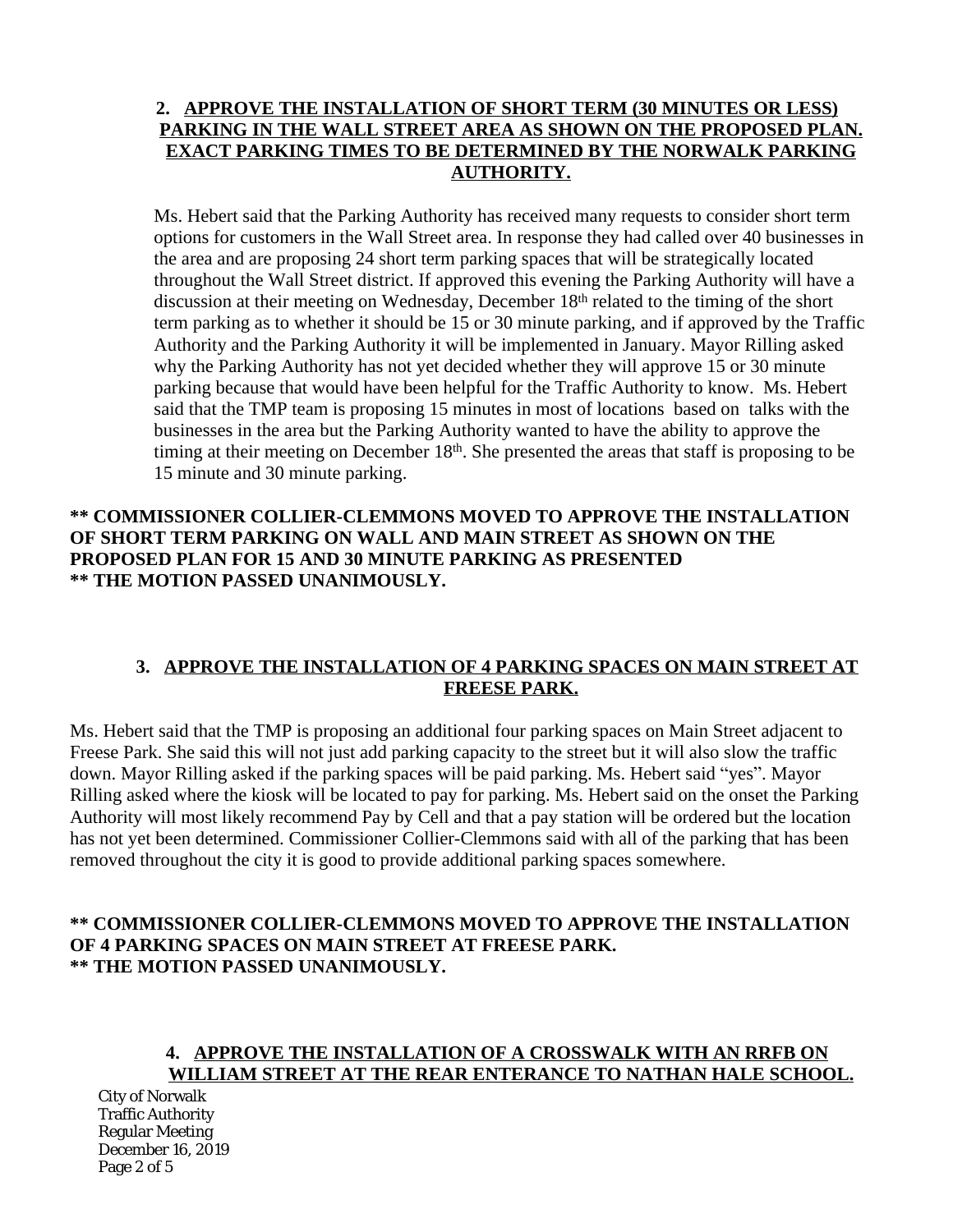Mr. Yeosock said there is a walkway in the rear entrance to Nathan Hale School on William Street that people are using to get to the school, and to make it safer staff would like to add a cross walk at that location. Mayor Rilling asked if that has been requested by the residents. Mr. Yeosock said "yes"

#### \*\* **COMMISSIONER COLLIER-CLEMMONS MOVED TO APPROVE THE INSTALLATION OF A CROSSWALK WITH AN RRFB ON WILLIAM STREET AT THE REAR ENTERANCE TO NATHAN HALE SCHOOL \*\* THE MOTION PASSED UNANIMOUSLY.**

#### **5. APPROVE THE REMOVAL OF PARKING AS SHOWN FOR THE CONSTRUCTION OF 111 ROWAYTON AVENUE.**

Mr. Yeosock said this request was before the Traffic Authority previously and the commission had requested that letters be sent to the abutting property owners. Mr. Galante provided an overview of the project said there is an existing office building that will be demolished and a residential development will be built on the site and the driveway will be opposite the intersection to the south. He said they are requesting the removal of four parking spaces for safety purposes for the driveway access and sightline. Mr. Yeosock said that letters were sent to the four abutting property owners and have not received any response back and the project has also been approved by Planning & Zoning. Mayor Rilling asked when they plan to remove the parking spaces. Mr. Galante said if approved the construction will start in the spring and some demolition could possibly begin over the winter months. Mayor Rilling said he is concerned that the business operator for Rowayton Pizza has not been notified and only the property owner has been notified. The owner of 111 Rowayton Avenue came forward and stated that the father of business owner for Rowayton Pizza was notified and the reason they don't have enough parking is because they have installed outside seating that was not approved by Planning and Zoning. Mayor Rilling suggested that the item be tabled until the business owners are notified.

## \*\* **COMMISSIONER COLLIER-CLEMMONS MOVED TO TABLE THE ITEM UNTIL THE JANUARY MEETING AFTER BUSINESS OWERS HAVE NOTIFIED \*\* THE MOTION PASSED UNANIMOUSLY.**

## **6. APPROVE THE INSTALLATION OF 2 UNITED WAY "THERE IS HOPE" SIGNS ON WEST AVENUE AND CONNECTICUT AVENUE AS SHOWN.**

Mr. Yeosock said they have received a request from the United Way and the Connecticut DOT to install the two signs. Mayor Rilling asked if the DOT will be installing the signs. Mr. Yeosock said "no" they will be installed by city staff. Mayor Rilling asked if the signs were donated. Mr. Yeosock said "yes".

City of Norwalk Traffic Authority Regular Meeting December 16, 2019 Page 3 of 5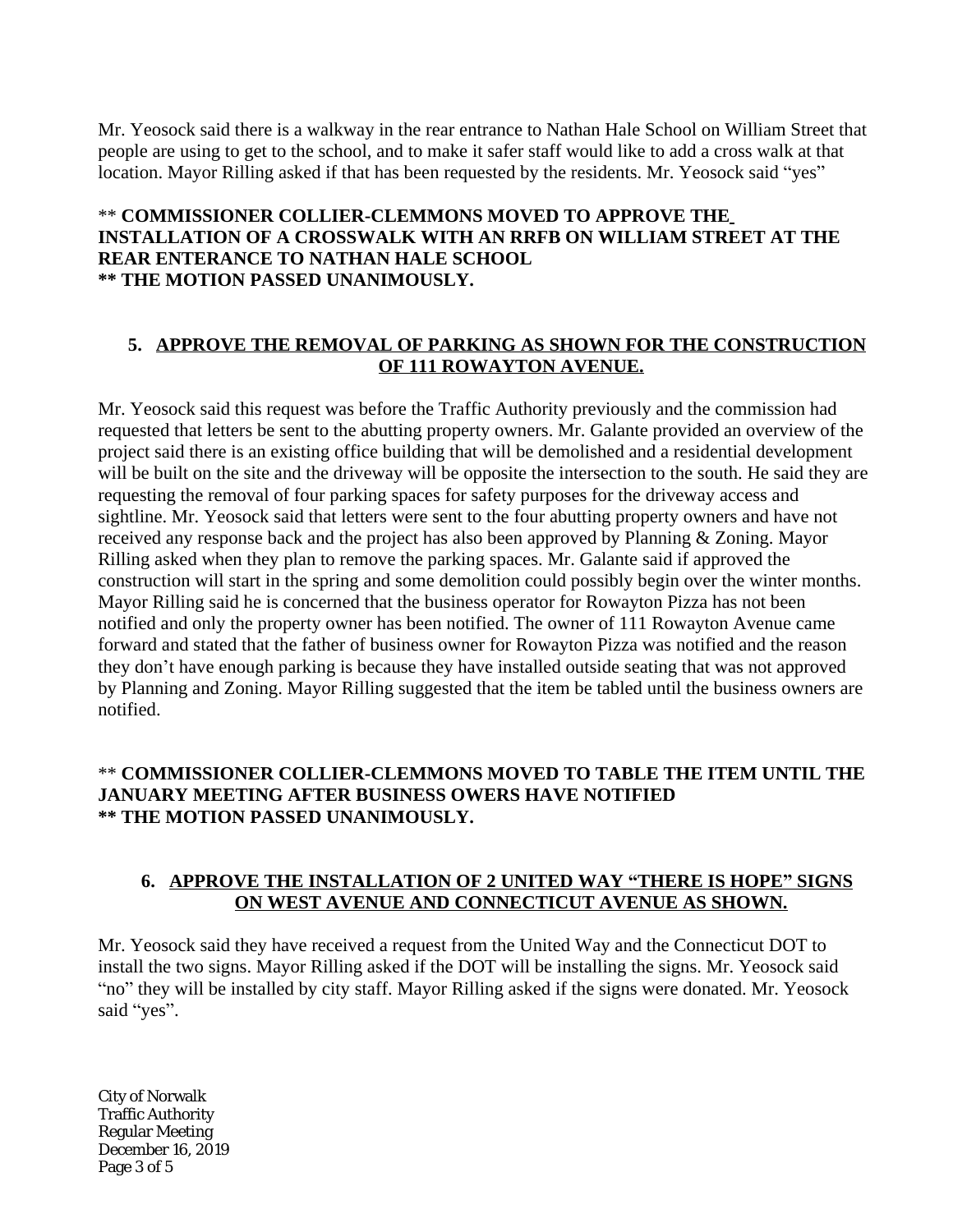## **\*\* COMMISSIONER STRANITI MOVED TO APPROVE THE INSTALLATION OF 2 UNITED WAY "THERE IS HOPE" SIGNS ON WEST AVENUE AND CONNECTICUT AVENUE AS SHOWN. \*\* THE MOTION PASSED UNANIMOUSLY.**

## **7. APPROVE THE INSTALLATION OF STOP SIGNS ON GOLD STREET, SILVER STREET AND EMERALD STREET AS SHOWN.**

Mr. Yeosock said there are currently no stop signs in place and staff is recommending installing stop signs for safety.

# **\*\* COMMISSIONER COLLIER-CLEMMONS MOVED APPROVE THE INSTALLATION OF STOP SIGNS ON GOLD STREET, SILVER STREET AND EMERALD STREET AS SHOWN.**

**\*\* THE MOTION PASSED UNNANIMOUSLY.**

# **DISCUSSION**

## **1. HEATHER LANE- PROPOSED REMOVAL OF PARKING ON THE EVEN NUMBERED SIDE OF HEATHER LANE.**

Mr. Yeosock said there is a situation on Heather Lane where it is difficult for emergency vehicles and plow trucks to get down the road due to the parked cars. He said school buses are also using it as a cut through and he has contacted the transportation department at the Board of Education. There are also some contracting firms that are parking there overnight with commercial vehicles and he has requested that Planning & Zoning investigate and enforce per the ordinance. Mayor Rilling asked how this came to our attention. Mr. Yeosock said there were five requests made through customer service from the residents.

Mary Kopas- 13 Heather Lane

City of Norwalk Traffic Authority Regular Meeting December 16, 2019 Page 4 of 5 Ms. Kopas said that she has lived in the neighborhood for over 50 years and the neighborhood has changed but one of the major issues is the school buses using the street as a cut through. She said the other issue is there are residents that have vehicles with plows on them that are parking in the street which is a dangerous situation and emergency vehicles have not been able to get down the road on numerous occasions. She said her proposal is it possibly becoming a one way street from Tierney Street to Strawberry Hill which would help prevent a lot of the traffic but the parking would then have to be kept on the even side of the street. She also suggested it be turned into snow emergency street so the snow plows can get through because during the last two snow storms could not get through.